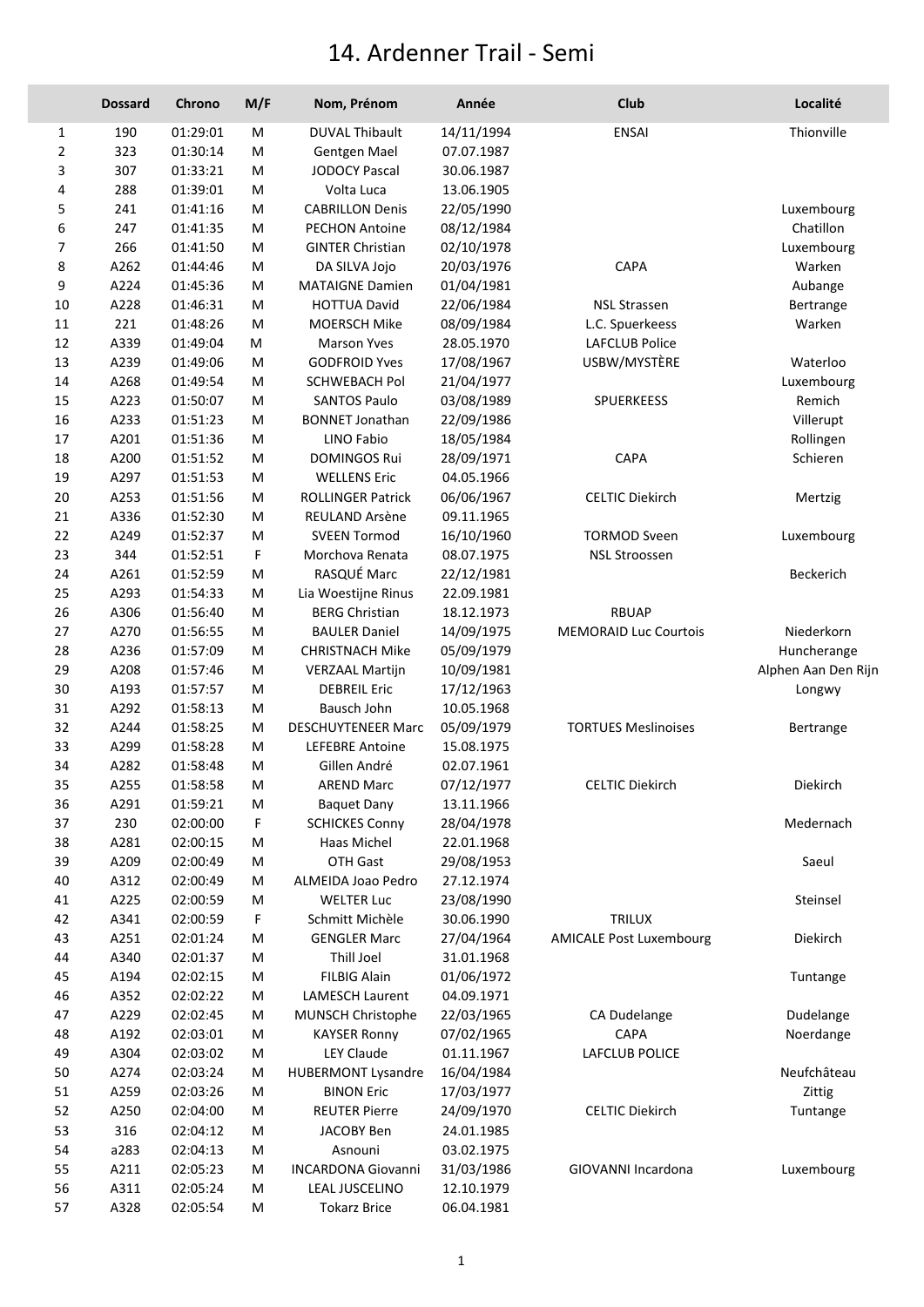## 14. Ardenner Trail - Semi

|     | <b>Dossard</b> | Chrono   | M/F | Nom, Prénom                | Année                    | Club                           | Localité     |
|-----|----------------|----------|-----|----------------------------|--------------------------|--------------------------------|--------------|
| 58  | A243           | 02:06:04 | M   | <b>WALTENER Philippe</b>   | 14/07/1963               |                                | Clemency     |
| 59  | A191           | 02:06:18 | M   | <b>BAROU Aymeric</b>       | 29/03/1980               |                                | Luxembourg   |
| 60  | A347           | 02:07:06 | M   | Leyder Olivier             | 28.06.1976               |                                |              |
| 61  | A314           | 02:07:09 | F   | <b>STUMPF Carole</b>       | 12.12.1975               |                                |              |
| 62  | A315           | 02:07:10 | M   | <b>FANTIN Mike</b>         | 23.11.1972               |                                |              |
| 63  | A303           | 02:07:17 | M   | <b>POULLE Thierry</b>      | 10.05.1971               |                                |              |
| 64  | A320           | 02:07:38 | M   | <b>ATTEN Theo</b>          | 05.10.1960               | <b>CELTIC Diekirch</b>         |              |
| 65  | A322           | 02:07:41 | M   | Schonckert Dan             | 28.09.1970               |                                |              |
| 66  | A300           | 02:07:42 | M   | POL Vesna                  | 23.04.1975               |                                |              |
| 67  | 302            | 02:07:48 | M   | <b>FUNCK Marc</b>          | 05.01.1969               | <b>CELTIC Diekirch</b>         |              |
| 68  | A296           | 02:08:41 | F   | <b>SHAIKH Memouna</b>      | 02.09.1982               |                                |              |
| 69  | A218           | 02:08:43 | M   | MAGEROTTE Joe              | 09/12/1985               | <b>AS Douanes</b>              | Schieren     |
| 70  | A248           | 02:09:13 | M   | <b>PERIN Axel</b>          | 09/08/1984               |                                | Fischbach    |
| 71  | A343           | 02:09:20 | м   | Saunier                    | 11.01.1976               |                                |              |
| 72  | A335           | 02:10:00 | М   | <b>Cuvelier Claude</b>     | 16.12.1985               |                                |              |
| 73  | A252           | 02:10:19 | M   | <b>WOLFF Lucien</b>        | 10/10/1950               |                                | Uebersyren   |
| 74  | A216           | 02:10:22 | м   | <b>ESPEN Pascal</b>        | 16/05/1969               |                                | Aspelt       |
| 75  | A357           | 02:10:27 | M   | <b>SWEENY Conor</b>        | 15.12.1970               |                                |              |
| 76  | A329           | 02:10:31 | M   | <b>Brickler Frank</b>      | 11.10.1973               |                                |              |
| 77  | A196           | 02:10:33 | M   | <b>EDWARDS Richard</b>     | 30/09/1965               |                                | Howald       |
| 78  | A318           | 02:10:44 | M   | <b>CARRELLI Mario</b>      | 23.02.1970               | CAPA                           |              |
| 79  | A348           | 02:10:47 | M   | Dabe Benjamin              | 24.12.1987               |                                |              |
| 80  | A301           | 02:10:49 | M   | <b>GONCALVES Carlos</b>    | 19.04.1976               |                                |              |
| 81  | A199           | 02:10:52 | M   | <b>WOLFF Romain</b>        | 13/10/1951               | <b>CFL</b>                     | Erpeldange   |
| 82  | A242           | 02:10:56 | M   | <b>COUTINHO Pedro</b>      | 13/11/1973               | SPIRIDON 08                    | Luxembourg   |
| 83  | A287           | 02:11:00 | F   | <b>Licker Martine</b>      | 24.05.1973               |                                |              |
| 84  | A356           | 02:11:04 | м   | LOGUERCIO Marcello         | 17.11.1971               | <b>JOSLET</b>                  |              |
| 85  | A182           | 02:11:07 | M   | <b>WILHELM Jacques</b>     | 09/03/1977               | <b>AS Douanes</b>              | Berdorf      |
| 86  | A298           |          |     | <b>CHERAIN</b>             |                          |                                |              |
|     |                | 02:11:13 | м   |                            | 27.01.1976<br>30.11.1981 |                                |              |
| 87  | A337           | 02:11:15 | м   | Servais Cedric             |                          |                                |              |
| 88  | A355           | 02:11:17 | м   | <b>BELCHE Eric</b>         | 12.03.1998               |                                |              |
| 89  | A180           | 02:11:26 | M   | KLEIN Joé                  | 07/12/1979               |                                | Strassen     |
| 90  | A273           | 02:11:28 | F   | <b>SCHILLING Carine</b>    | 04/02/1974               | <b>CAPA Ettelbruck</b>         | Nommern      |
| 91  | A234           | 02:11:38 | M   | <b>SCHREURS Serge</b>      | 26/05/1968               | <b>AMICALE Post Luxembourg</b> | Merscheid    |
| 92  | A308           | 02:12:06 | F   | PASCIOLLA Michele          | 26.08.1975               |                                |              |
| 93  | A349           | 02:12:25 | F   | Reding Sylvie              | 09.05.1972               |                                |              |
| 94  | A254           | 02:12:40 | M   | <b>SIMON Steve</b>         | 15/06/1980               |                                | Ciney        |
| 95  | A334           | 02:13:11 | M   | Notermans Guy              | 12.11.1965               | CAD                            |              |
| 96  | A345           | 02:13:17 | м   | <b>Muller Michel</b>       | 08.04.1988               |                                |              |
| 97  | A258           | 02:13:25 | M   | <b>INGIBERGSSON Andres</b> | 23/07/1979               |                                | Junglinster  |
| 98  | A272           | 02:14:08 | M   | <b>ELSEN Luc</b>           | 15/01/1966               |                                | Athus        |
| 99  | A277           | 02:14:11 | м   | <b>MULLER Luc</b>          | 09/06/1990               |                                | Bettembourg  |
| 100 | A276           | 02:14:17 | M   | <b>MULLER Lex</b>          | 18/02/1959               | <b>AMICALE Post</b>            | Bettembourg  |
| 101 | 305            | 02:14:27 | M   | <b>BRACHMANN Alain</b>     | 15.11.1969               |                                |              |
| 102 | A331           | 02:14:28 | M   | <b>Bontemps Nico</b>       | 12.07.1984               |                                |              |
| 103 | A321           | 02:14:59 | M   | Schmit Andy                | 22.10.1985               |                                |              |
| 104 | A330           | 02:15:29 | M   | <b>Thill Gary</b>          | 01.05.1980               |                                |              |
| 105 | A310           | 02:15:46 | M   | SPINOSA Maurizio           | ?                        |                                |              |
| 106 | A264           | 02:16:05 | F   | DE RIJCKE Elodie           | 14/11/1992               |                                | Messancy     |
| 107 | A295           | 02:16:30 | M   | ZACHARIAS PAUL             | 19.02.1960               | <b>4 RUNNER</b>                |              |
| 108 | 232            | 02:16:58 | F   | <b>ANSELMI Karine</b>      | 09/11/1988               |                                | Villerupt    |
| 109 | A240           | 02:18:32 | F   | <b>GODFROID Yael</b>       | 06/10/2000               | MYSTÈRE                        | Waterloo     |
| 110 | A286           | 02:18:38 | M   | Santos Bruno               | 07.09.1983               |                                |              |
| 111 | A317           | 02:18:54 | M   | <b>BAIJOT Audran</b>       | 28.06.1981               |                                |              |
| 112 | A324           | 02:19:42 | M   | <b>Bodevin Pit</b>         | 18.05.1905               |                                |              |
| 113 | A219           | 02:19:49 | F   | <b>IMIOLEK Angelique</b>   | 13/06/1975               |                                | Strainchamps |
| 114 | A327           | 02:20:56 | F   | Delacroix                  | 13.01.1981               |                                |              |